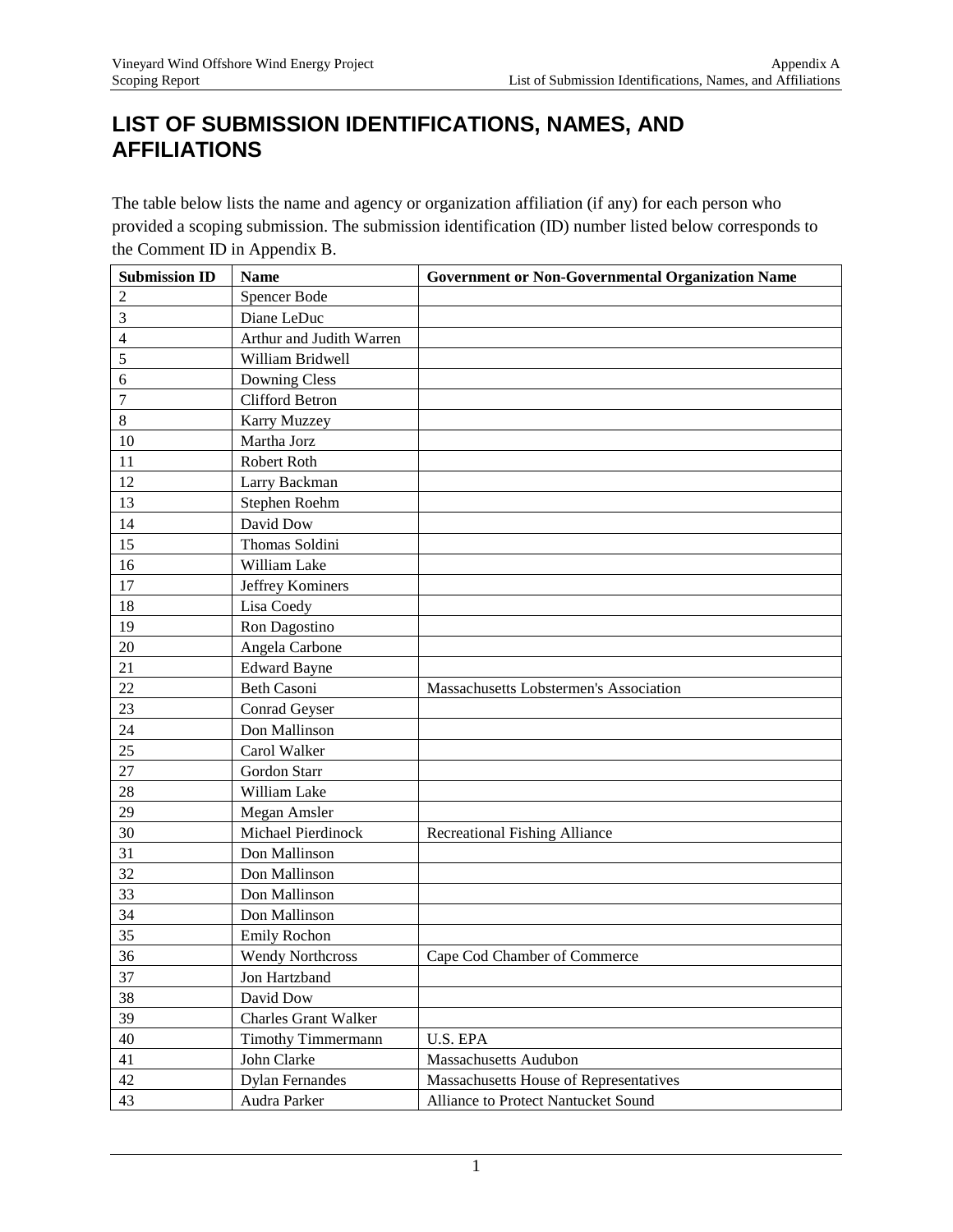| <b>Submission ID</b> | <b>Name</b>          | <b>Government or Non-Governmental Organization Name</b> |
|----------------------|----------------------|---------------------------------------------------------|
| 44                   | Katie Almeida        | <b>Town Dock</b>                                        |
| 45                   | Warren Adams         |                                                         |
| 46                   | michael dunbar       |                                                         |
| 47                   | susan brita          |                                                         |
| 48                   | Kathleen Schatz      |                                                         |
| 49                   | <b>Barbara</b> Cerce |                                                         |
| 50                   | Linda Genovese       |                                                         |
| 51                   | Penny Berrier        |                                                         |
| 52                   | Judith Nadeau        |                                                         |
| 53                   | Michael Pentony      | <b>NOAA</b> - National Marine Fisheries Service         |
| 54                   | susan grassetti      |                                                         |
| 55                   | Kenneth Highfield    |                                                         |
| 56                   | Robert Monaldo       |                                                         |
| 57                   | <b>Mary Powers</b>   |                                                         |
| 58                   | Paul Tassinari       |                                                         |
| 59                   | <b>Thomas Nies</b>   | New England Fishery Management Council                  |
| 60                   | <b>Grant Moore</b>   | Atlantic Offshore Lobsterman's Association              |
| 61                   | sharon bryan         |                                                         |
| 63                   | Rachel Youngling     |                                                         |
| 64                   | <b>Raymond Barce</b> |                                                         |
| 65                   | <b>Brian Koelbel</b> |                                                         |
| 66                   | Jo-Ann Taylor        | Martha's Vineyard Commission                            |
| 67                   | Patrick Paquette     |                                                         |
| 68                   | Kathleen Holcombe    |                                                         |
| 69                   | John Logan           | Massachusetts Division of Marine Fisheries              |
| 70                   | <b>Ashley Clark</b>  |                                                         |
| 71                   | Justin Ingold        |                                                         |
| 72                   | Karen Crowley        |                                                         |
| 73                   | Denise Atwood        |                                                         |
| 74                   | <b>Lindsey Close</b> |                                                         |
| 75                   | Thomas Donegan       |                                                         |
| 76                   | Paul Cove            |                                                         |
| $77 \,$              | Shelley Edmundson    | Martha's Vineyard Fishermen's Preservation Trust        |
| 78                   | Dan Wolf             |                                                         |
| 79                   | Kathy DiTrapano      |                                                         |
| 80                   | Amy Hoenig           | Massachusetts Division of Fisheries & Wildlife          |
| 81                   | Janet M Hively       |                                                         |
| 82                   | Karl von Hone        |                                                         |
| 83                   | Francine Kershaw     | <b>Natural Resources Defense Council</b>                |
| 84                   | Joyce & Bill Cullen  |                                                         |
| 85                   | Dennis Minsky        |                                                         |
| 86                   | Kristen Reed         |                                                         |
| 87                   | Matt Gove            | <b>Surfrider Foundation</b>                             |
| 88                   | Susan Larsen         |                                                         |
| 89                   | Meghan Lapp          |                                                         |
| 90                   | Caitlin Peale Sloan  | <b>Conservation Law Foundation</b>                      |
| 91                   | Susan Brita          |                                                         |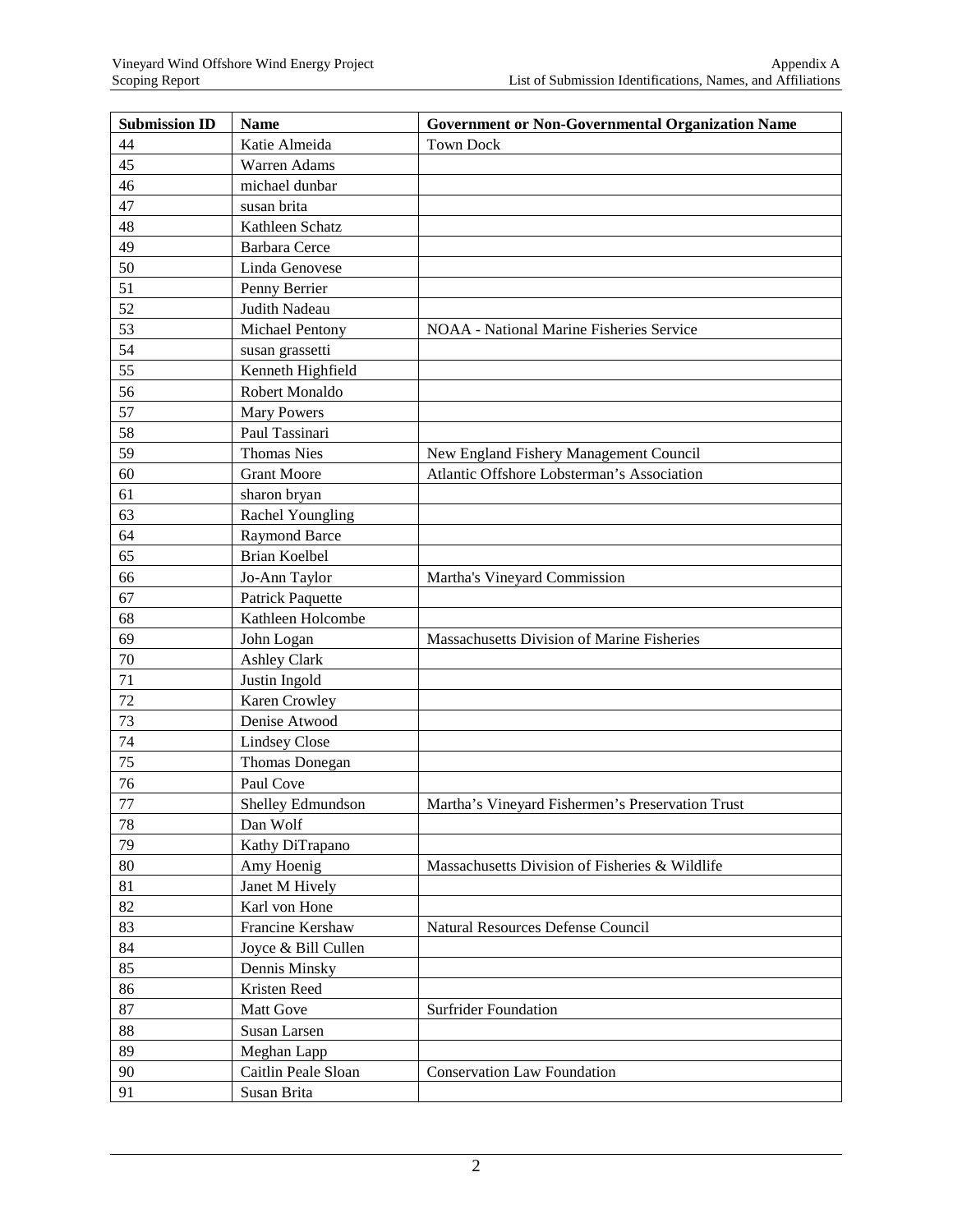| <b>Submission ID</b> | <b>Name</b>                   | <b>Government or Non-Governmental Organization Name</b> |
|----------------------|-------------------------------|---------------------------------------------------------|
| 92                   | <b>Edward Anthes-Washburn</b> | New Bedford Port Authority                              |
|                      | Lucinda Van Doren-            |                                                         |
| 93                   | Abrecht                       |                                                         |
| 94                   | Tricia K. Jedele              |                                                         |
| 95                   | Lisa Petrie                   |                                                         |
| 96                   | John Henderson                |                                                         |
| 97                   | <b>Jason Bridges</b>          | Nantucket Government                                    |
| 98                   | J. Gregory Milne              |                                                         |
| 99                   | David Wallace                 |                                                         |
| 100                  | <b>Susan Starkey</b>          |                                                         |
| 101                  | John Parker                   |                                                         |
| 102                  | Robert and Judy Adams         |                                                         |
| 103                  | Kathleen Campbell             |                                                         |
| 104                  | Jeffrey Conover               |                                                         |
| 105                  | Michelle Conover              |                                                         |
| 106                  | <b>Anthony Faciano</b>        |                                                         |
| 107                  | Alyssa Greeley                |                                                         |
| 108                  | John and Linda Gurney         |                                                         |
| 109                  | Patricia Holden               |                                                         |
| 110                  | Jacqui Ketner                 |                                                         |
| 111                  | James Maguire                 |                                                         |
| 112                  | Nancy Maguire                 |                                                         |
| 113                  | Sheila Place                  |                                                         |
| 114                  | Suzanne Ryan                  |                                                         |
| 115                  | Carolyn Solomon               |                                                         |
| 116                  | Kristi Strahler               |                                                         |
| 117                  | Alan Strahler                 |                                                         |
| 118                  | Richard Toole                 |                                                         |
| 119                  | Julie Taberman                |                                                         |
| 120                  | Michelle Sgalait              |                                                         |
| 121                  | <b>Broc Tucker</b>            |                                                         |
| 122                  | Sharon Bryan                  |                                                         |
| 123                  | Mitchell Buck                 |                                                         |
| 124                  | David Borrus                  |                                                         |
| 125                  | <b>Bill Cullen</b>            |                                                         |
| 126                  | Harvey Behrmann               |                                                         |
| 127                  | Fil Eden                      |                                                         |
| 128                  | Zachary Dusseau               |                                                         |
| 129                  | Peter Meerbergen              |                                                         |
| 130                  | Carl Borchert                 |                                                         |
| 131                  | Randi Allfather               |                                                         |
| 132                  | Carrie Peckar                 |                                                         |
| 133                  | Jon Harteband                 |                                                         |
| 134                  | Pam Thomas                    |                                                         |
| 135                  | Benjamin Hall Jr.             |                                                         |
| 136                  | Michael Wexler                |                                                         |
| 137                  | Charles S. McLaughlin, Jr.    | Town of Barnstable                                      |
| 139                  | Tom Tuner                     |                                                         |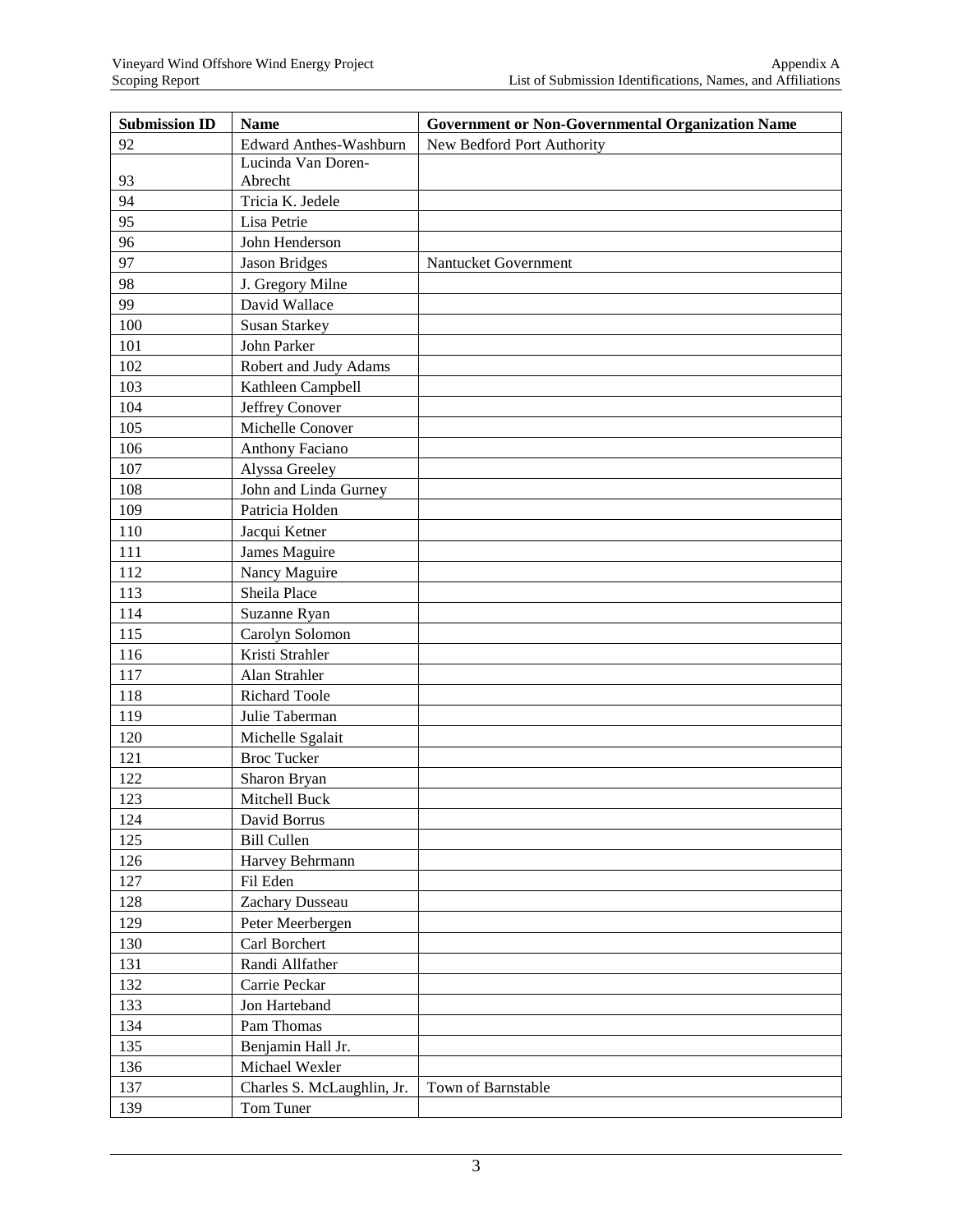| <b>Submission ID</b> | <b>Name</b>              | <b>Government or Non-Governmental Organization Name</b>      |
|----------------------|--------------------------|--------------------------------------------------------------|
| 140                  | F. William Green, MD     |                                                              |
| 141                  | Christine K. Greeley     |                                                              |
| 142                  | Conrad P. Caia           | Town of Yarmouth                                             |
| 143                  | R. Cahoon                |                                                              |
| 144                  | Stephen E. Dunbar        |                                                              |
| 145                  | Ann G. Berwick           |                                                              |
| 146                  | Matthew A. Beaton        | Massachusetts Department of Energy and Environmental Affairs |
| 147                  | Bruce K. Carlisle        | Massachusetts Office of Coastal Zone Management              |
| 148                  | Thomas W. French         | Massachusetts Division of Fisheries & Wildlife               |
| 149                  | Stephanie Thompson       |                                                              |
| $HY-01$              | Dave Boris               |                                                              |
| HY-02                | Meg McNamara             |                                                              |
| HY-03                | Charlie McLaughlin       | Town of Barnstable                                           |
| $HY-04$              | <b>Rosemary Carey</b>    |                                                              |
| $HY-05$              | Mitchell Buck            |                                                              |
| <b>HY-06</b>         | Jim Fyfe                 |                                                              |
| HY-07                | Don Mallinson            |                                                              |
| $HY-08$              | John Deliso              |                                                              |
| HY-09                | Susan Brita              |                                                              |
| $HY-10$              | <b>Christine Greeley</b> |                                                              |
| $HY-11$              | <b>Ben Kinsley</b>       |                                                              |
| $HY-12$              | <b>Patrick Coquette</b>  |                                                              |
| $HY-13$              | Tom Hughes               |                                                              |
| $HY-14$              | Greg Milne               |                                                              |
| $HY-15$              | Rob Wilson               |                                                              |
| $HY-16$              | Paul Cove                |                                                              |
| $HY-17$              | Cynthia Van Doren        |                                                              |
| $KI-01$              | Tina Jackson             |                                                              |
| $KI-02$              | Peter Nightingale        |                                                              |
| $KI-03$              | Unidentified             |                                                              |
| $KI-04$              | <b>Rich Hittinger</b>    |                                                              |
| $KI-05$              | Greg Duckworth           |                                                              |
| $KI-06$              | Unidentified             |                                                              |
| $KI-07$              | Patrick Duckworth        |                                                              |
| $KI-08$              | Cynthia Erickson         |                                                              |
| KI-09                | Tina Jackson             |                                                              |
| $KI-10$              | <b>Terrance Moley</b>    |                                                              |
| $KI-11$              | Fred Matera              |                                                              |
| $KI-12$              | <b>Tricia Yately</b>     |                                                              |
| $KI-13$              | Fred Unger               |                                                              |
| $KI-14$              | Eric Wilkinson           |                                                              |
| $KI-15$              | Donald Fox               |                                                              |
| $KI-16$              | <b>Christine Greeley</b> |                                                              |
| $KI-17$              | Fred Matera              |                                                              |
| $KI-18$              | Mike Marchetti           |                                                              |
| $KI-19$              | Tina Jackson             |                                                              |
| $KI-20$              | <b>Bill Eden</b>         |                                                              |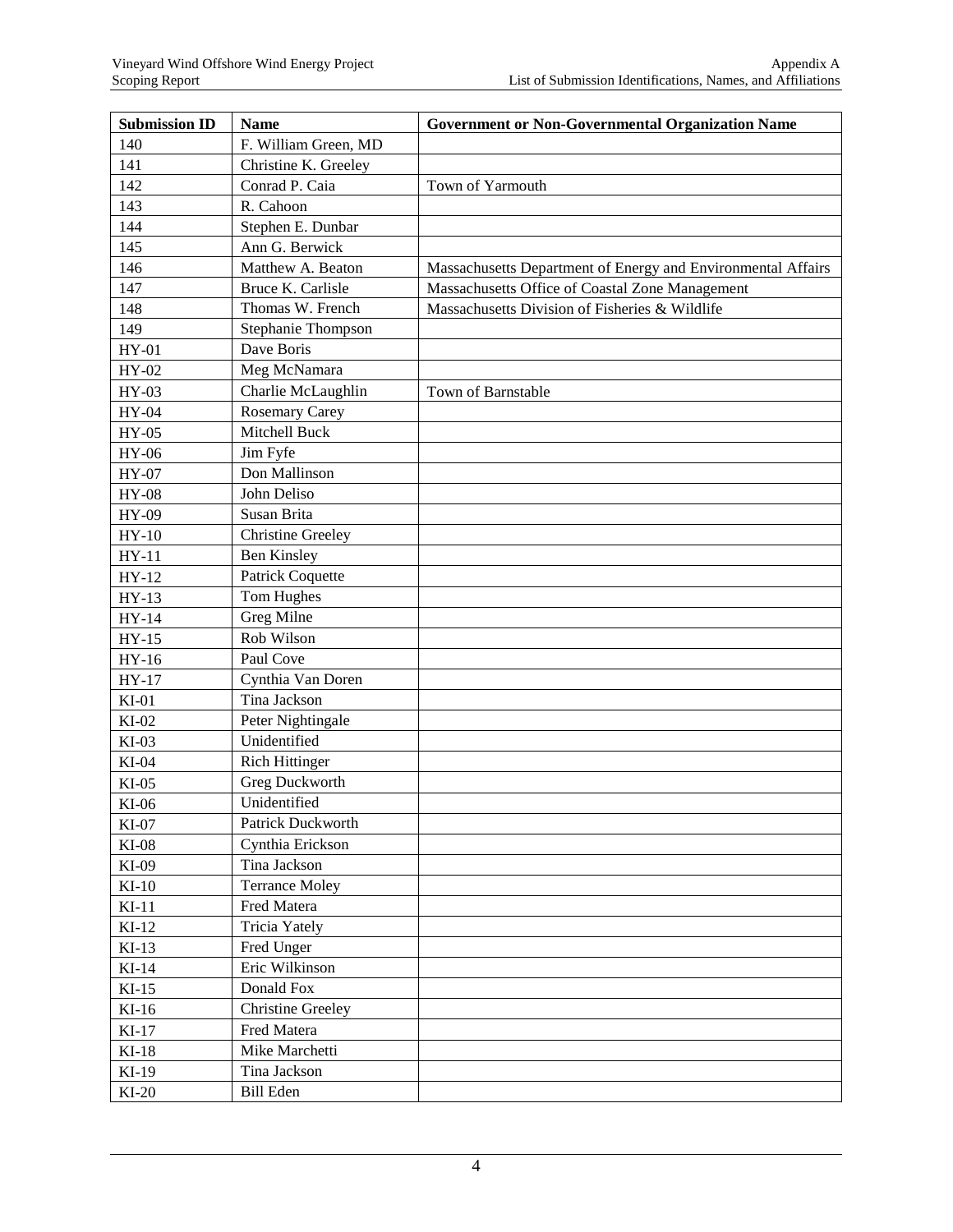| <b>Submission ID</b> | <b>Name</b>              | <b>Government or Non-Governmental Organization Name</b> |
|----------------------|--------------------------|---------------------------------------------------------|
| $KI-21$              | Andrew Grande            |                                                         |
| $KI-22$              | <b>Rich Hittinger</b>    |                                                         |
| $KI-23$              | Lisa Petrie              |                                                         |
| $KI-24$              | Patrick (No Last Name)   |                                                         |
| $KI-25$              | Lanny Dellinger          |                                                         |
| $KI-26$              | <b>Brian Thibeault</b>   |                                                         |
| $NB-01$              | Cynthia Erickson         |                                                         |
| $NB-02$              | Spencer Bode             |                                                         |
| $NB-03$              | Unidentified             |                                                         |
| $NB-04$              | Spencer Bode             |                                                         |
| $NB-05$              | <b>Bob Pink</b>          |                                                         |
| $NB-06$              | Phillip Trombley         |                                                         |
| $NB-07$              | Unidentified             |                                                         |
| $NB-08$              | David Bolton             |                                                         |
| <b>NB-09</b>         | Unidentified             |                                                         |
| $NB-10$              | Unidentified             |                                                         |
| $NB-11$              | Sam Hopkins              |                                                         |
| $NB-12$              | Cynthia Erickson         |                                                         |
| $NB-13$              | <b>Christine Greeley</b> |                                                         |
| $NB-14$              | Unidentified             |                                                         |
| $NB-15$              | Amber Hewett             |                                                         |
| $NB-16$              | David Bolton             |                                                         |
| $NB-17$              | Spencer Bode             |                                                         |
| $NB-18$              | <b>Gus Santos</b>        |                                                         |
| <b>NB-19</b>         | Unidentified             |                                                         |
| $NB-20$              | Unidentified             |                                                         |
| $NB-21$              | Spencer Bode             |                                                         |
| $NB-22$              | Spencer Bode             |                                                         |
| $NB-23$              | Spencer Bode             |                                                         |
| $NB-24$              | Derrick Dupras           |                                                         |
| $NB-25$              | Unidentified             |                                                         |
| $NB-26$              | Derrick Dupras           |                                                         |
| $NB-27$              | James Stasinos           |                                                         |
| $NB-28$              | Cynthia Erickson         |                                                         |
| <b>NB-29</b>         | Dan Farnham              |                                                         |
| <b>NB-30</b>         | Sam Hopkins              |                                                         |
| $NB-31$              | Spencer Bode             |                                                         |
| <b>NB-32</b>         | Unidentified             |                                                         |
| NB-33                | Unidentified             |                                                         |
| NB-34                | Unidentified             |                                                         |
| <b>NB-35</b>         | Unidentified             |                                                         |
| NB-36                | Spencer Bode             |                                                         |
| <b>NB-37</b>         | Spencer Bode             |                                                         |
| $NT-01$              | Carl Borchert            |                                                         |
| $NT-02$              | Pete Kaiser              |                                                         |
| $NT-03$              | Carl Borchert            |                                                         |
| $NT-04$              | Scott Leonard            |                                                         |